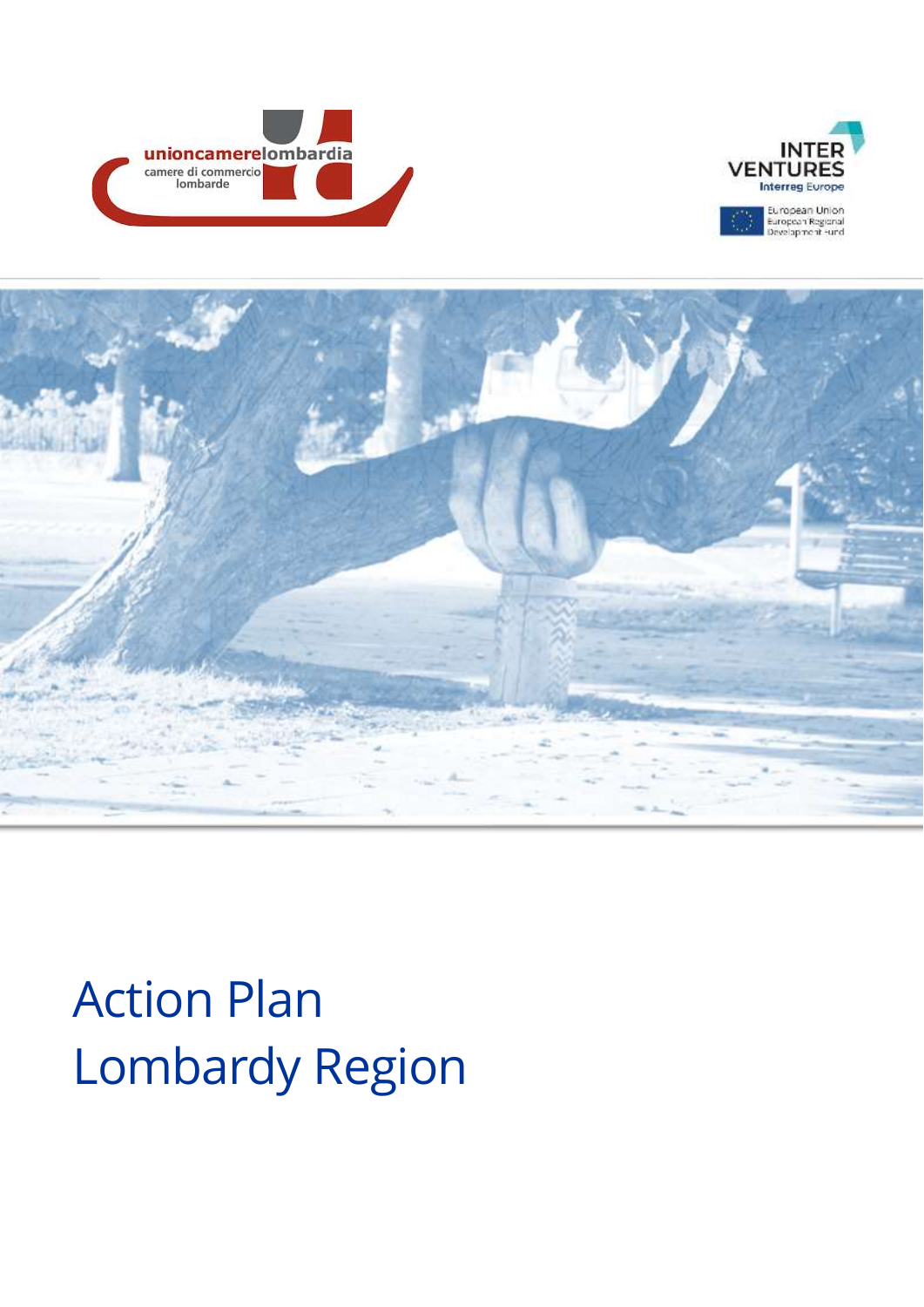# **Contents**

Charles Corporation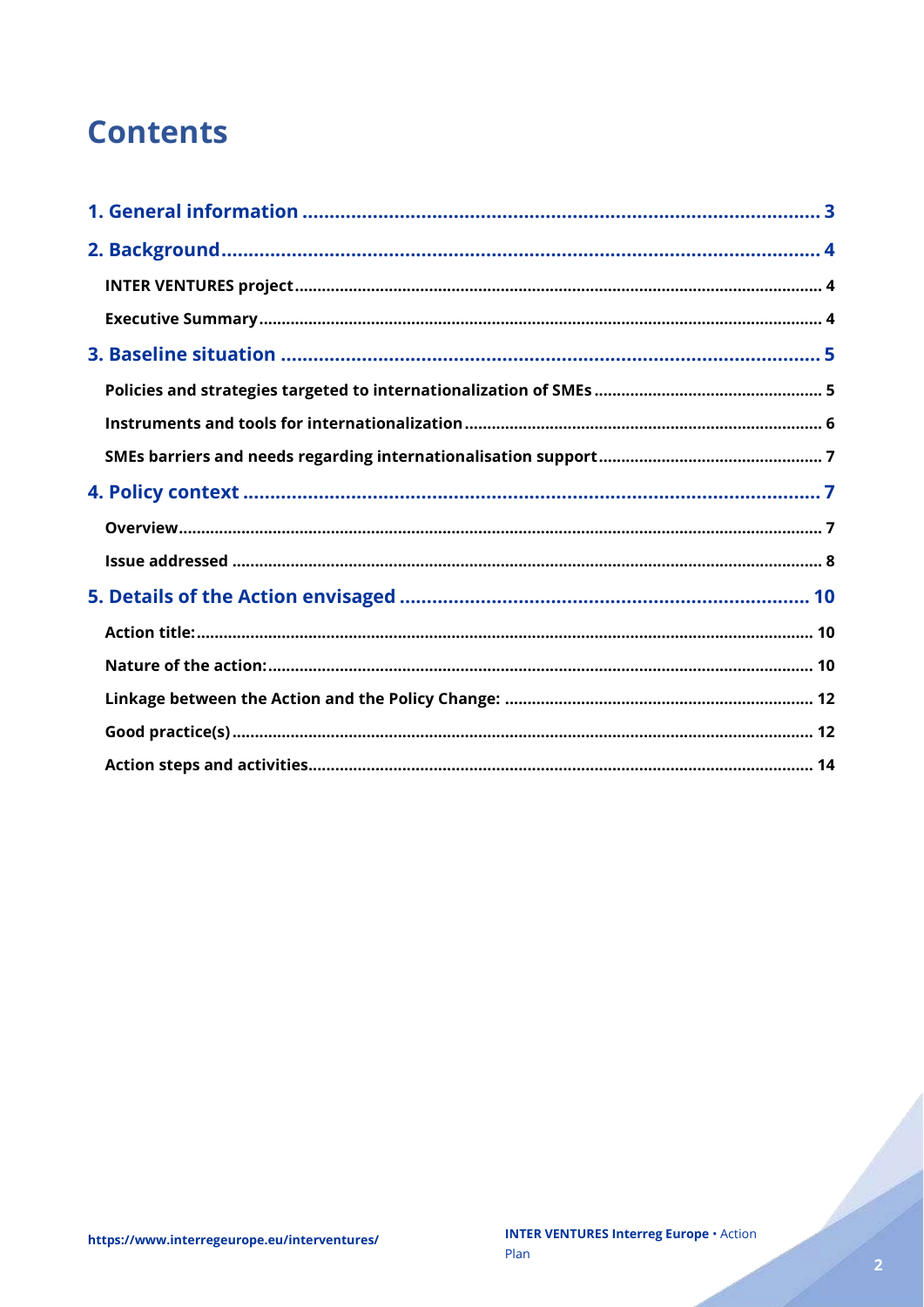# <span id="page-2-0"></span>**1. General information**

**Project:** Policies to promote the internationalisation of SMEs for more competitive regional ecosystems in border areas of the EU

Partner organisation: Union of the Chambers of Commerce, Industry, Agriculture and Crafts of Lombardy (Unioncamere Lombardia)

**Region:** Lombardy

**NUTS2 region:** Lombardy

**Contact person:** Roberto Valente

**Email address:** roberto.valente@lom.camcom.it

**Phone number:** +39 02607960229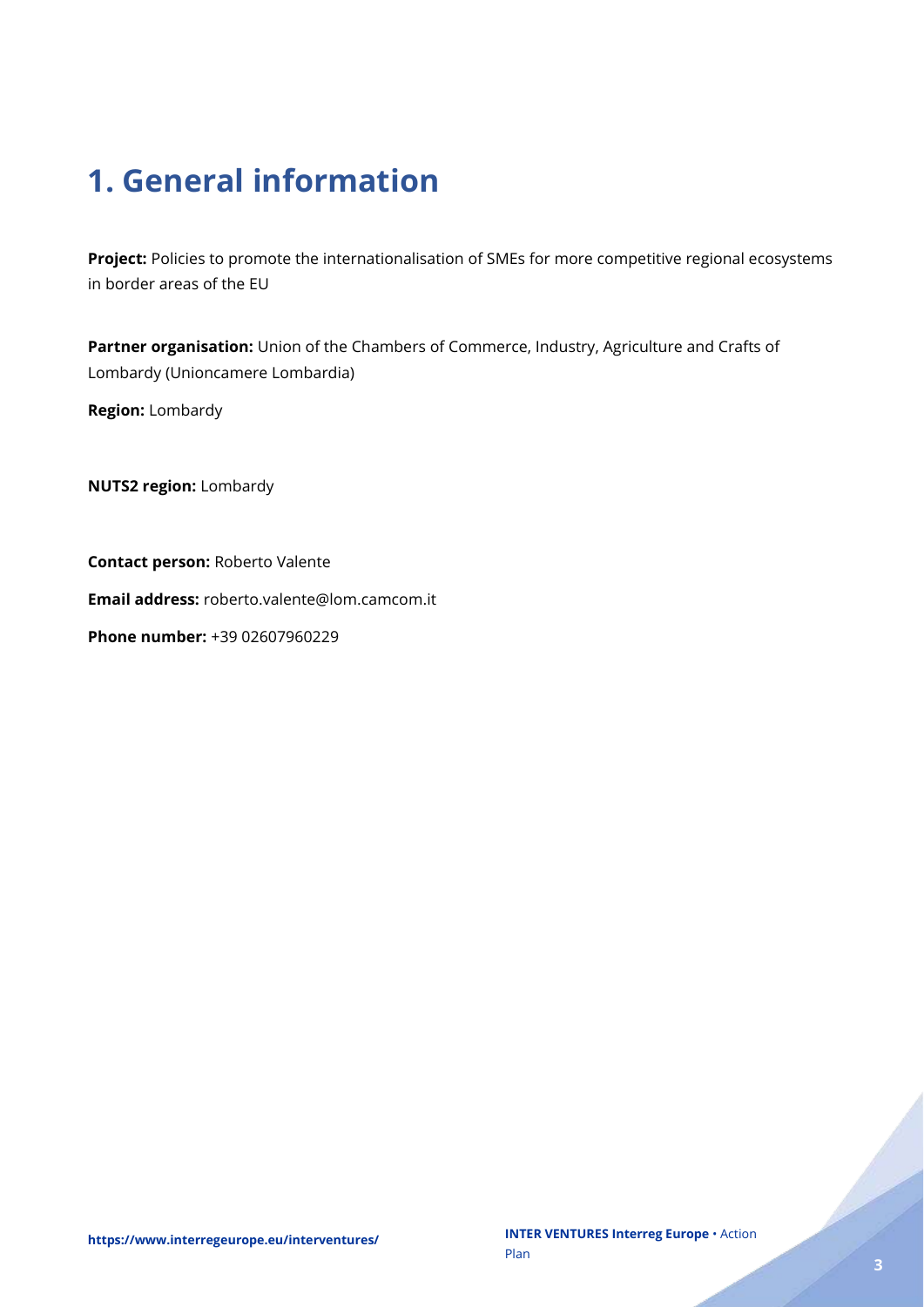# <span id="page-3-0"></span>**2. Background**

### <span id="page-3-1"></span>INTER VENTURES project

INTER VENTURES aims to help SMEs located along national borders to internationalise their activities. This will spur growth and make EU cross-border regions more competitive. The present Action Plan is prepared in the frame of INTER VENTURES project.

### <span id="page-3-2"></span>Executive Summary

Despite a smooth functioning of the Lombardy Regional Operational Programme (ERDF ROP) 2014-2020 – AXIS III in supporting internationalisation of Lombard SMEs, barriers to their international expansion are often posed more by internal constraints than by problems imposed by the context. Difficulties of the internationalization process stem from the lack of resources, from the size of the company, from the lack of competences and adequate human resources. For SMEs, it is very important to create structured coordination schemes at the institutional level to help them to overcome these obstacles.

Moreover, in addition to the problems that SMEs already were facing at the time INTER VENTURES application was submitted, the Covid-19 pandemic has raised new challenges, for which additional and adapted measures are needed. These new obstacles are added to the information, competence and technical barriers that SMEs have to cope with, due to their lack of resources, network, knowledge, adequate information and skills. The speed and quality of the recovery will be determined by the size and effectiveness of economic injections and the strategic support - not only financial - but that also will be provided to the Lombardy economic system.

Lombardy Region and Unioncamere Lombardia share the will to offer the best conditions for SMEs, increasing every possible synergy between the tools of support to the development of companies and territories, to strengthen their internationalization capacities through tailor-made support services.

Considering the needs of SMEs emerged in the INTER VENTURES project, Unioncamere Lombardia will support companies wishing to participate in ERDF – AXIS III calls targeting internationalisation activities. The core of the action will be to provide practical and operational support and tailor-made consultive assistance for applying. The final strategic objective is to help the greatest number of companies in Lombardy by supporting them in identifying funding opportunities / possibilities and helping them to overcome the potential barriers they face.

This Action will reinforce the capacity of Lombard productive system, with specific reference to the micro, small, medium companies, to participate in the calls of proposals of the ERDF 2014-2020 - AXIS III, by actively being part of the ERDF implementation and operativity, strengthening the impact of the Policy Instrument over its beneficiaries. This action will orientate the availability of new forms of practical support for SMEs concerning the latest calls of the current Regional Operative Programme 2014-2020 and for those forthcomings in the next programming.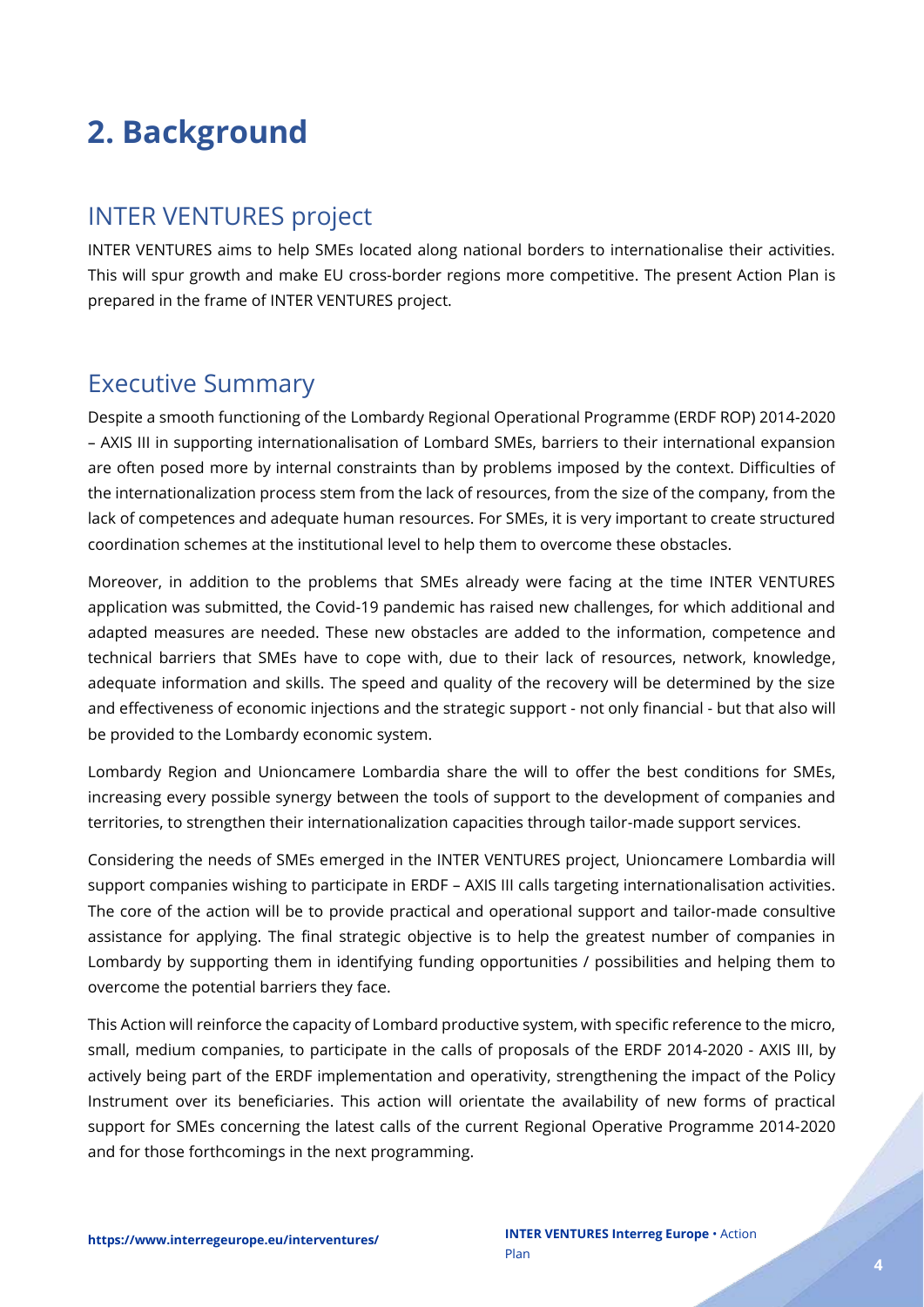# <span id="page-4-0"></span>**3. Baseline situation**

# <span id="page-4-1"></span>Policies and strategies targeted to internationalization of SMEs

At the regional level, SMEs represent the preponderant part of the Lombard productive system and therefore need to be supported. In fact, 98% of Lombardy's active companies and 94% of exporting companies are micro and small enterprises.

Companies which open up abroad through a commercial approach can rely on a wider range of measures: from tailor made assistance and consultancy services for SMEs to participation in international missions and fairs, partnership measures, etc.

The internationalisation measures are included into Priority III Promote SME competitiveness of the Regional Operational Program, with a total of € 294,645,000 allocated funds (30.36% of total ROP resources).

The activities carried out by the Lombardy Region to promote the internationalization of the regional economic system are wide and diversified and include various types of programs aimed at promoting both the productive internationalization and the commercial internationalization of the Lombard SMEs.

The different programs and institutions aim to help Lombard companies to strengthen their competencies and start or consolidate internationalization activities in strategic markets for the economy of the Lombardy Region, following specific and strategic objectives, such as:

- $\circ$  strengthen the international projection of the Lombardy economic system and the competitiveness of SMEs in target markets;
- $\circ$  support enterprises to face foreign markets in an effective and conscious way
- o promoting specific skills and competencies;
- o orienting companies with respect to the target and potentially most relevant markets, through a scouting activity;
- o support the start-up or consolidation of activities abroad;
- o provide concrete business opportunities to companies;
- o promote commercial and networking opportunities at international level.

At the national level, the goal of the Ministry of Economic Development is to increase the degree of internationalisation of companies, implementing promotional and financial tools to support their projection on international markets. The national strategy includes:

- o promotional programs to support Italian products
- o the strengthening of existing subsidies
- o the facilitation of internationalisation processes
- o links with universities and research centres
- o the concentration of public resources in sectors and geographical areas with the greatest potential

The National Operational Programme Enterprise and Competitiveness 2014-2020 includes a total amount of € 2,184,823,029 allocated funds. The Programme aims to foster economic growth and

.<br>L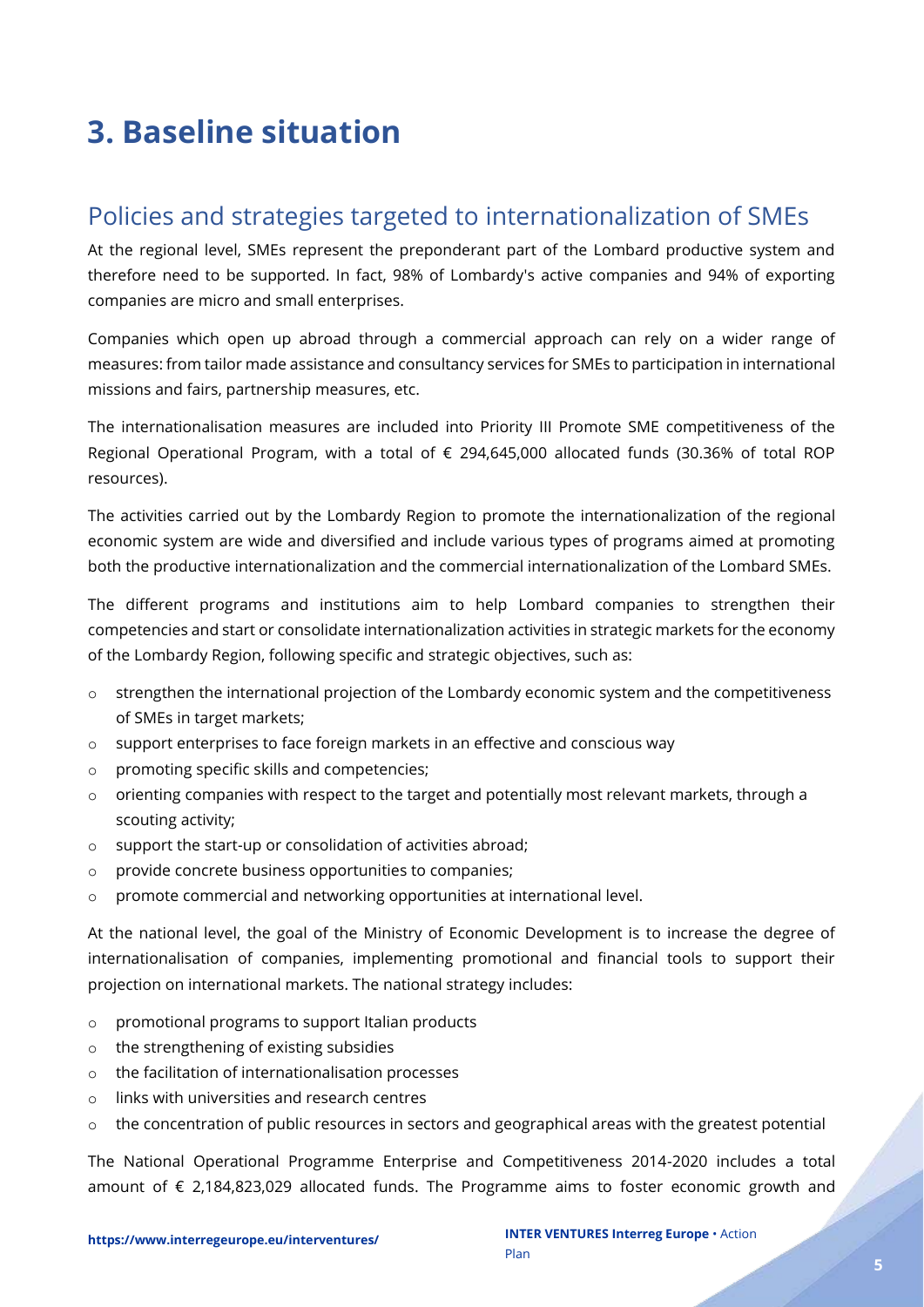strengthen the presence of Italian companies in the global production context, particularly small and medium-sized enterprises, by organising interventions around four thematic objectives:

- OT 1 strengthening research, technological development and innovation
- OT 2 improving access to and use of ICT, as well as the use and quality of the same
- OT 3 promoting the competitiveness of small and medium-sized enterprises
- OT 4 supporting the transition to a low-carbon economy in all sectors.

# <span id="page-5-0"></span>Instruments and tools for internationalization

The Lombardy Region activities to promote internationalization are extensive, encompassing various programs aimed at supporting Lombard SMEs. The most recent actions are:

- o Services for internationalization and export, specialized assistance, first-level consulting, training webinars offered to Lombard companies by internationalization experts. The initiative provides a network of virtual points for internationalization, the Lombardy Points, aimed at promoting export and facilitating the access to international services.
- o Digital Enterprise Points (PID Punti Impresa Digitale) are service structures located in the Chambers of Commerce dedicated to spreading the culture and practice of digital deployment in SMEs of all economic sectors. The new innovation initiatives will focus on technological-digital development targeted to quality and sustainability, with the adoption of new solutions in response to the Covid-19 pandemic.
- o AttrACT -Invest in Lombardy Program in collaboration with the Chamber System, with the aim of making Lombardy an ideal destination for productive investments, enhancing the main attractive factors of the territory and the Lombard production system, overcoming the obstacles that still risk discouraging potential investors.
- o Notice e-commerce New markets for Lombardy companies aimed at supporting SMEs that intend to develop and consolidate on the markets through e-commerce, encouraging access to cross-border platforms, proprietary e-commerce systems, website, mobile apps and any further initiatives aimed at making the most of new opportunities for internationalization.
- o Misura investimenti per la ripresa: linea artigiani 2021 e linea aree interne Asse III Azione III.3.c.1.1 (investments for the recovery: artisans line 2021 and internal areas line - axis iii action iii.3.c.1.1): The measure is aimed at supporting the recovery of the sectors most affected by the crisis resulting from the COVID-19 epidemic emergency, which has affected the whole economic and social fabric and in particular that of the Internal Areas of the Lombardy Region. The main goal is to sustain Lombardy's SMEs that intend to invest in their own development and relaunch within the framework of interventions with at least one of the following purposes: digital transition; green transition; safety at work.

Given the importance of digital tools also to reinforce internationalisation capacities, the measure can be considered a tool for internationalisation.

 $\circ$  Inbuyer initiative, a public intervention in collaboration with the Chambers' system focused on the creation of virtual meetings between Italian companies and qualified foreign buyers.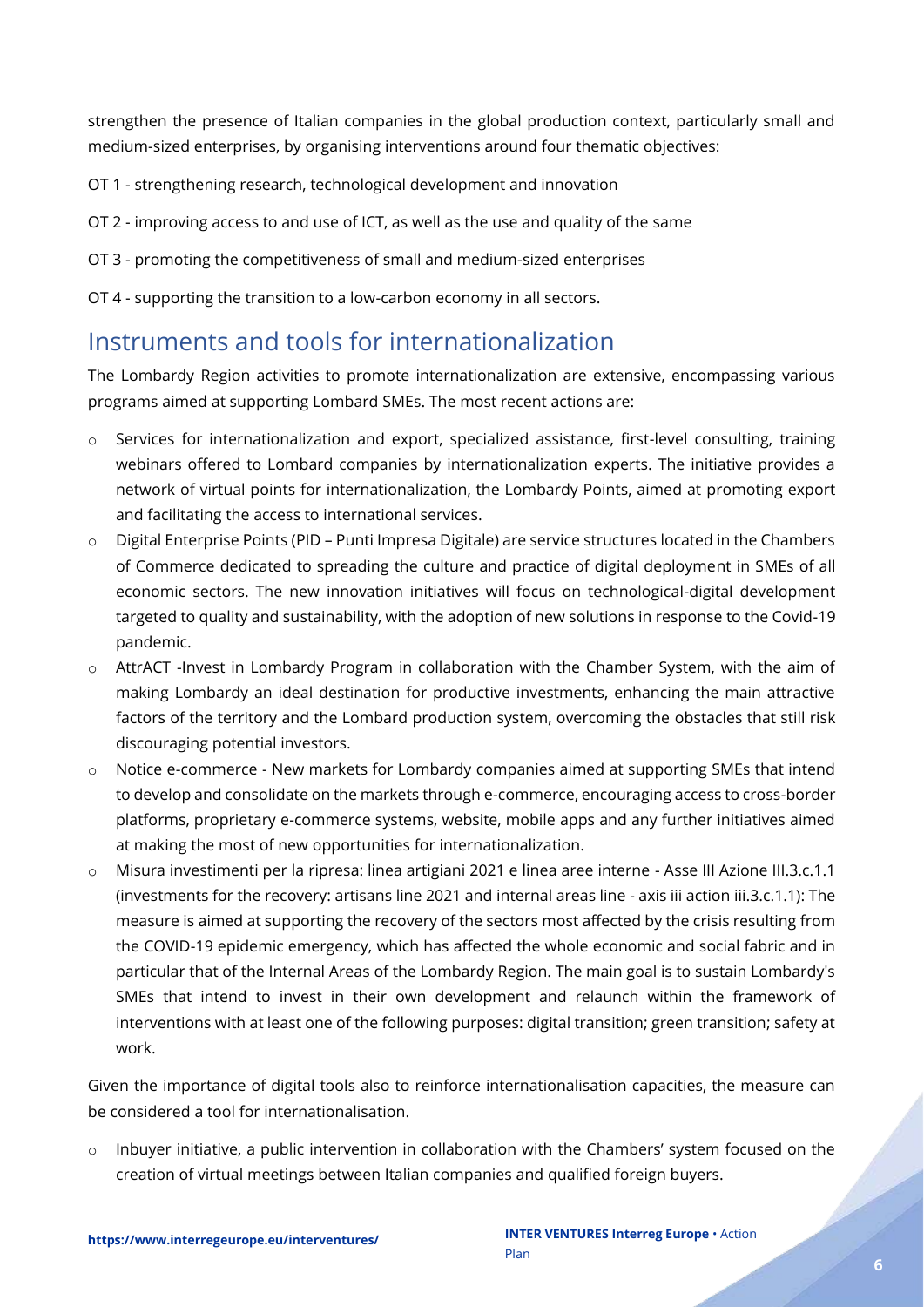o Outgoing program - Internationalization paths in strategic markets, an initiative promoted in collaboration with the Chambers' system presenting possible "paths" emerging from a careful analysis of the most promising markets combined with the most suitable sectors.

### <span id="page-6-0"></span>SMEs barriers and needs regarding internationalisation support

<span id="page-6-1"></span>The international vocation is based on a productive fabric that is highly varied in terms of business size, where medium and large realities open abroad integrated with numerous multinationals and with a widespread base of dynamic micro and small enterprises. Lombardy, in fact, brings together 31% of the 3,500 medium-sized Italian manufacturing companies - companies that together account for 16% of the added value and national exports.

Barriers to the international expansion of SMEs are often posed more by internal constraints than by problems imposed by the context. Difficulties of the internationalization process stem from the lack of resources, and from the size of the company (indicated by almost a quarter of companies active in foreign markets). If we add to these difficulties also the inadequacy of personnel (9%), the lack of knowledge of foreign markets and cultural constraints (18%), the percentage of companies that declare difficulties due to internal factors (managerial resources, skills, etc.) attains a high importance.

In synthesis, barriers to the internationalisation of SMEs are as follows:

- o the lack of information on markets, institutions and business opportunities abroad (information barriers)
- o the poor articulation of personal and interorganisational networks of relationships to reach and serve the foreign client effectively (relational barriers)
- o the lack of knowledge of the company and its activity by foreign markets (knowledge barriers)
- o limits that derive from the lack of knowledge of the customs and characteristics of the market on which the internationalization process is intended to start (cultural barriers)
- o insufficient skills and professionalism for the management of activities in foreign markets (skills barriers)

To the above mentioned, some other obstacles can be added, that concern the macroeconomic context of the outlet markets and that can break down (for ex. technical and customs barriers) exports of goods and services.

# **4. Policy context**

### <span id="page-6-2"></span>Overview

**The Action Plan aims to impact:**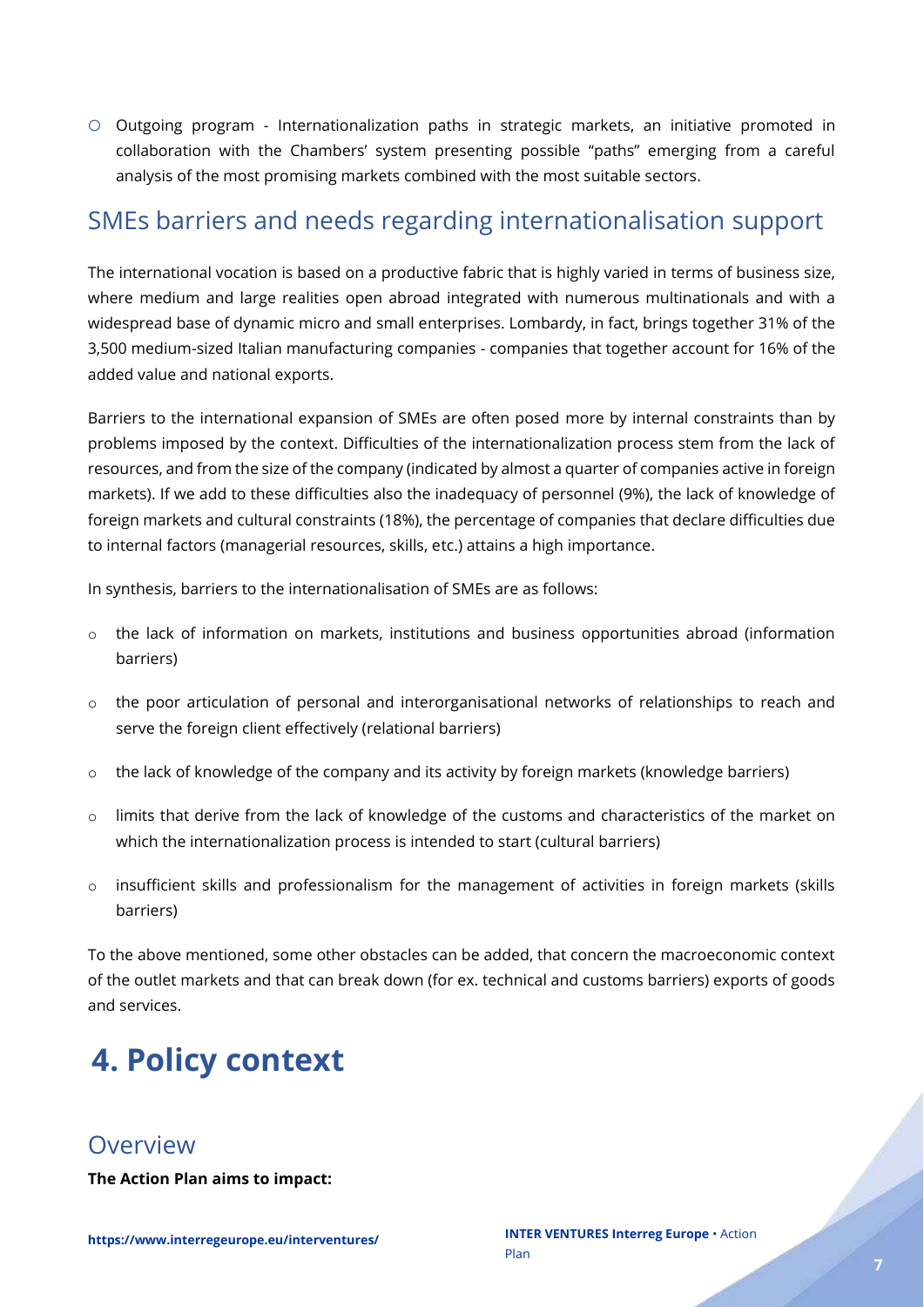- $\boxtimes$  Investment for Growth and Jobs programme
- ☐ European Territorial Cooperation programme
- $\Box$  Other regional development policy instrument

**Name of the Policy Instrument:** Lombardy Regional Operational Programme (ERDF ROP) 2014-2020 co-financed by the European Regional Development Fund (ERDF) priority Axis 3: Competitiveness of SMEs

#### **Body responsible for addressed policy** The Lombardy Region Government

#### **Influence of the partner organization over the targeted Policy Instrument**

Regional Unions in Italy are authoritative interlocutors of local governments, as enshrined in the LEGISLATIVE DECREE 25/11/2016, n. 219, art. 6.1: "[…] The Regional Unions take care of and represent the common interests of the associated chambers of commerce and ensure the coordination of the relationships with the territorially competent Regions; they can promote and realise common services for the practice in associated form of activities and services of chamber competence. […]"

The Lombardy Region is committed to enhancing the role and contribution of the Chambers of Commerce as institutions which operate under functional autonomy. They are identified as a privileged interlocutor for measures to support businesses and are delegated to carry out these functions in favour of the development of the local business system. The Lombardy Region and the Chamber of Commerce system are committed to developing an environment favourable to the entrepreneurial development of SMEs and to promoting joint actions to facilitate the access of enterprises and territories to the programming opportunities of EU funding.

The Chamber of Commerce system is recognised as a privileged interlocutor by the Lombardy Region for measures that support companies, and, in fact, the chosen policy instrument aims to promote the competitiveness, creation and development of SMEs, improving their access to credit.

### <span id="page-7-0"></span>Issue addressed

#### **Evaluation of the current operation of the policy, functioning of the policy**

ERDF ROP provides 970,474,516  $\epsilon$  for regional economic growth, social development and fostering productivity. From the 6 PAs, the addressed one is PA3 Promote SME competitiveness, with 30.36% of total funding (€ 294,645,000). Supporting the strategic objective of ROP to revitalize the Region's enterprise economy, PA3 aims to maximize SME productivity and to improve SME competitiveness from the start-up stage throughout growth to consolidation by various means. The project activities are focused on the SO3 Action 3b.1 to increase the level of internationalization of production systems.

With the ROP ERDF 2014-2020, the Lombardy Region wants to give concrete answers to the needs of Lombardy citizens and the need to restart a path of growth to increase the competitiveness of Lombardy companies and the entire territorial system by implementing the provisions of the six priority axes of the Program.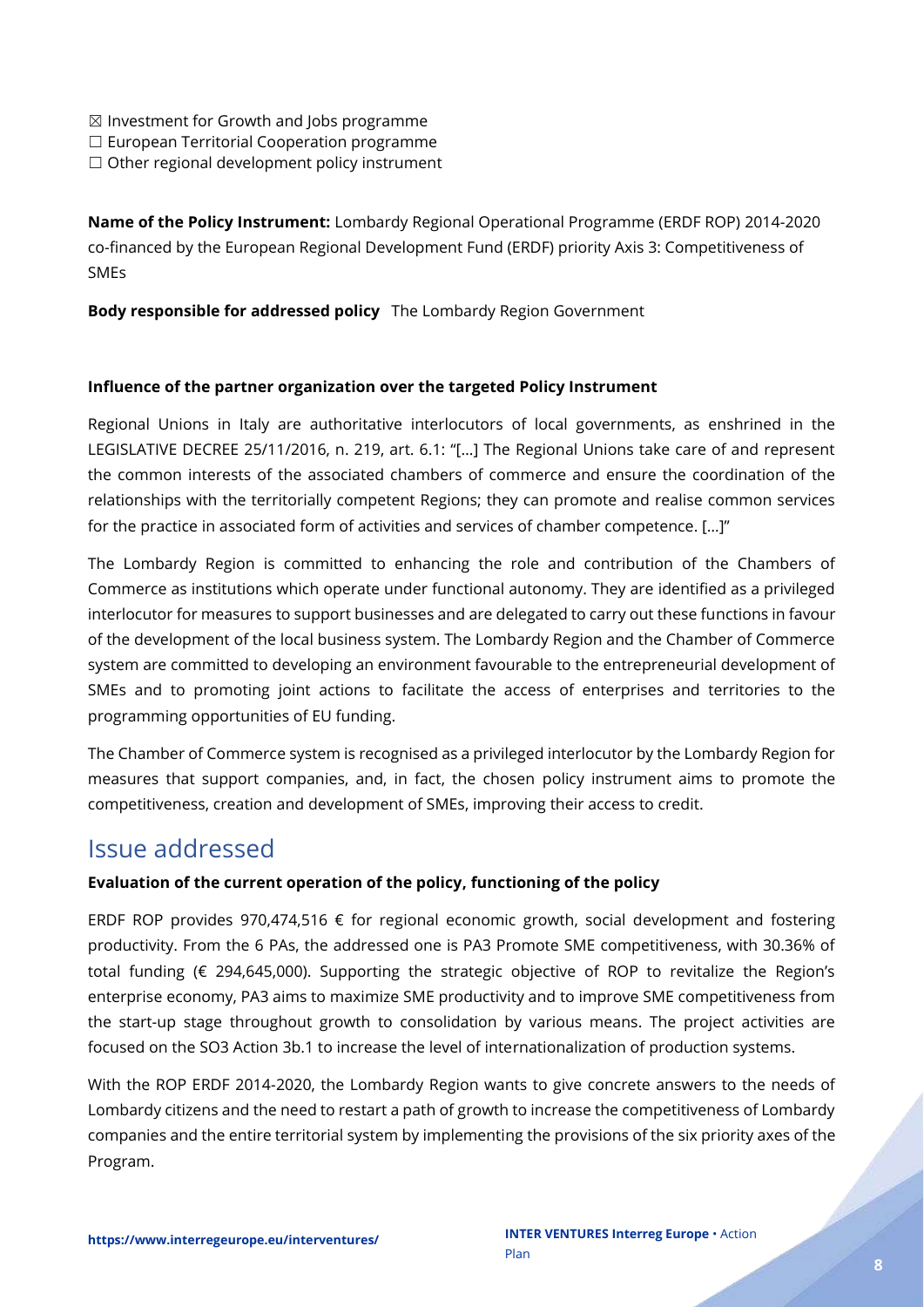The instrument is adequate to promote the competitiveness and internationalisation of companies. However, there are still barriers to accessing the funds for some companies, particularly small ones, who do not have the appropriate information tools and skills to take advantage of these funds.

Internationalization has been a core objective of Axis III within this ROP, with numerous measures supporting SMEs in their ways to foreign markets and transnational partnerships. In any case, taking into account the fragilities emerged with the Covid-19, it is of outmost importance the consolidation of existing supporting measures to ensure the relaunch of the entrepreneurial ecosystem in international markets.

#### **Problem(s) with the Policy Instrument, problems to be targeted**

The selected policy instrument Lombardy Regional Operational Programme (ERDF ROP) 2014-2020 cofinanced by the European Regional Development Fund (ERDF) priority Axis 3: Competitiveness of SMEs has been effective in promoting internationalisation. Nonetheless, SMEs have continued to face difficulties in finding international partners or consider international cooperation too difficult. In spite of a smooth functioning of the Policy Instrument, for these companies it is very important to create structured coordination schemes at the institutional level to help them to overcome the barriers.

In addition to the problems that SMEs were already facing, the Covid-19 pandemic has raised new challenges. The impact of the Covid-19 pandemic on economies has represented an unprecedented shock that has suddenly and definitively changed the world economic scenario. Therefore, new and adapted measures need to be developed. The speed and quality of the recovery will be determined by the size and effectiveness of economic injections and the strategic support - not only financial - that will be provided to the Lombardy economic system.

In the light of this new context, it is of outmost importance the practical support of SMEs in finding and take advantage of existing internationalisation supporting measures.

#### **Indicator(s) measuring the success of policy influencing**

| Self-defined indicator        | New measures/tools to support SME             |  |  |
|-------------------------------|-----------------------------------------------|--|--|
|                               | internationalisation in the Policy Instrument |  |  |
| Target value of the indicator |                                               |  |  |
|                               |                                               |  |  |

#### **Description of the situation after the Policy Instrument is targeted**

New needs have emerged after the strike of the pandemics. The Covid-19 emergency disrupted and profoundly changed the economic and social system and this impact will be even more evident in the course of coming year. Therefore, it becomes necessary to reflect on the tools available to institutional actors to act and intervene, on the one hand, to mitigate the negative effects and, on the other hand, to be able to seize the opportunities that the same challenges leave glimpses on the horizon.

The main improvement envisaged is the provision of support in the form of support services for SMEs and businesses that want to relaunch and renovate their activities through ERDF – AXIS III calls for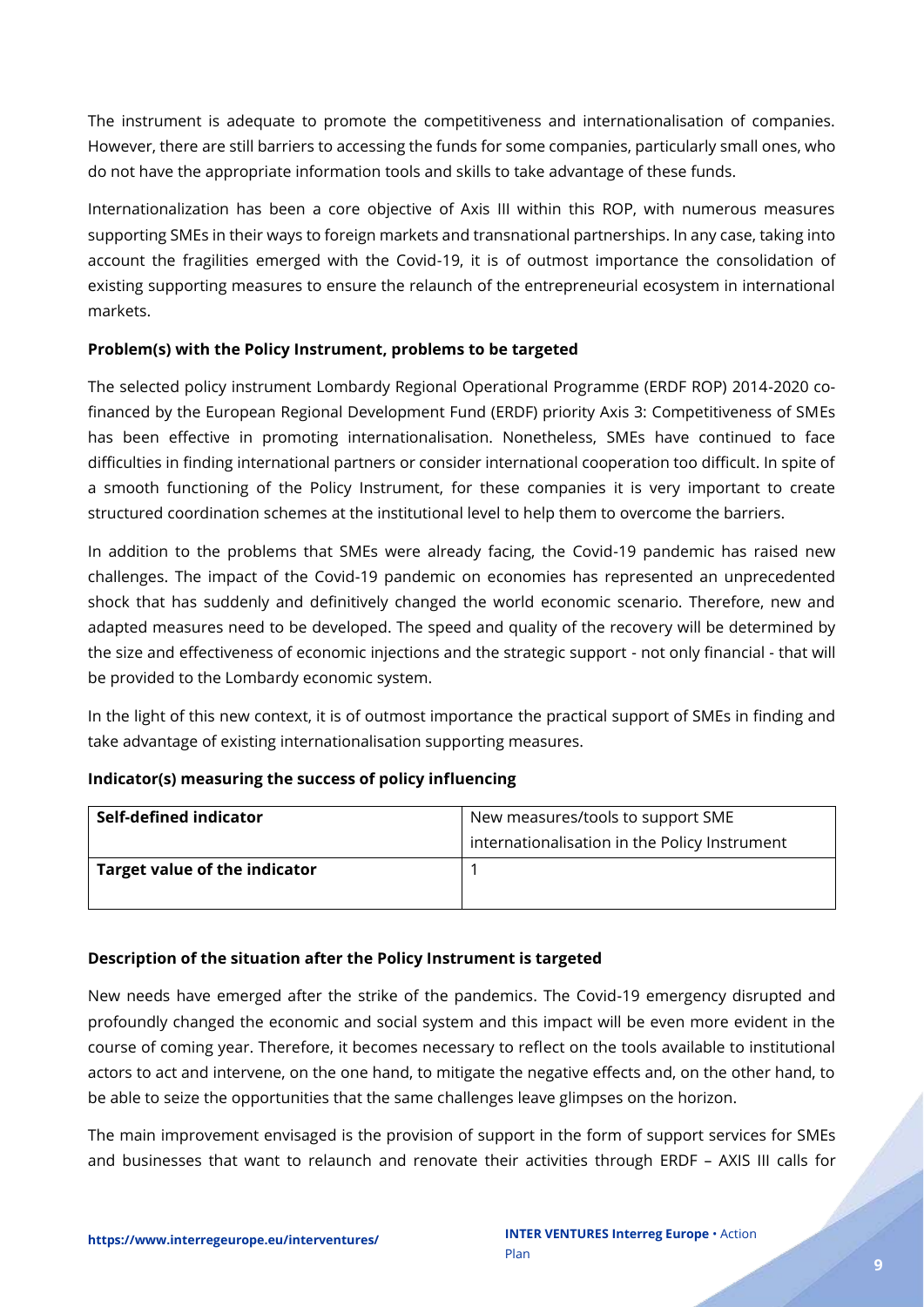proposals, helping them to overcome the information and competence barriers that they often face in the field of internationalisation.

The outcome can be measured through:

- o Number of SMEs assisted
- o Number of SMEs receiving financial support
- o Number of participants in the call launched
- o Number of beneficiaries of the services promoted
- o Number of webinars/seminars/promotional events

# <span id="page-9-0"></span>**5. Details of the Action envisaged**

### <span id="page-9-1"></span>Action title:

Support for the participation of SMEs in internationalisation actions promoted by the Lombardy Region

### <span id="page-9-2"></span>Nature of the action:

As stressed in the section on the Description of the problem(s) with the Policy Instrument, in this moment it is crucial to consolidate and exploit all the internationalization existing measures present on the territory. For this reason, the action is aimed to contribute to the recovery of the regional economy by promoting structural paths capable of removing economic, social, informational and competence barriers caused by the pandemic and by the lack of resources of SMEs hindering internationalisation activities.

Unioncamere Lombardia has supported and continues to support companies wishing to participate in the calls, providing specific assistance and tailored-made consultive services for getting the companies ready to properly submit proposal application. The specific services that will be offered to SMEs are the following:

- o Free assistance for participation in the calls
- $\circ$  Consultancy and orientation services in finding potential funding opportunities
- o Information services regarding open calls and funding opportunities
- o Tailored services for SMEs willing to participate in Lombardy Region calls
- o Training and coaching activities devoted to boost internationalisation skills
- o International matchmaking activities for internationalization of SMEs

The three calls mainly tackled by Unioncamere Lombardia actions are the following:

1. ERDF 2014-2020 AXIS III Action III.3.B.1.1: Bando Linea Internazionalizzazione 2019 (Call for proposals Internationalisation Line): the aim is to promote the internationalisation of Lombardy's business fabric by supporting the implementation of complex internationalisation projects by SMEs through integrated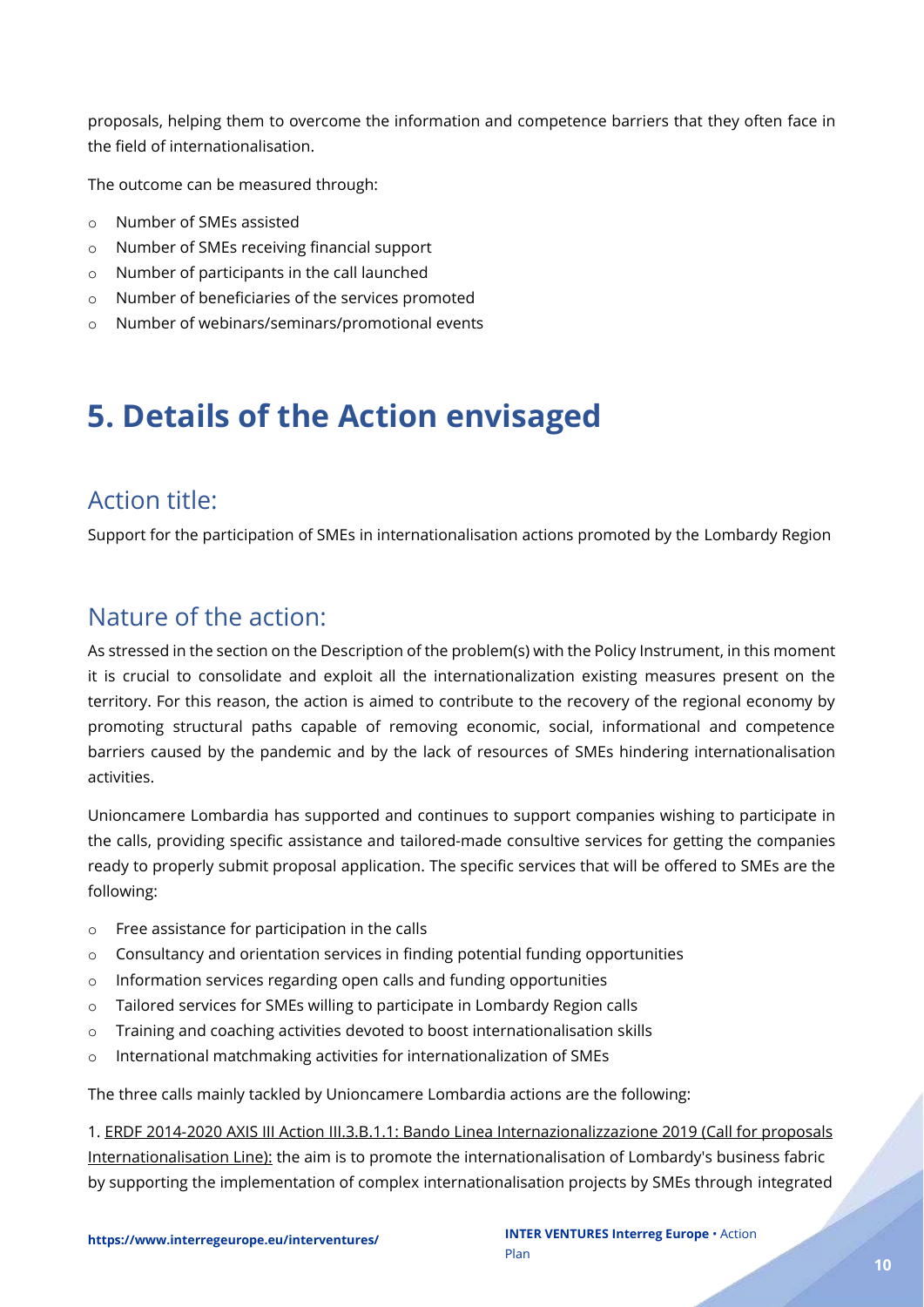programmes designed to develop and/or consolidate their presence and capacity for action in foreign markets. This call for proposals is open to SMEs. The Fund may contribute up to 80% of the total eligible expenditure of the project. The amount of the Loan that can be requested in the Application Form is between a minimum of Euro 50,000.00 (fifty thousand) and a maximum of Euro 500,000.00 (five hundred thousand/00). Eligible Projects are those concerning integrated programmes of international development, aimed at the creation of an articulated portfolio of services and activities for the participation in initiatives aimed at the structured start-up and/or consolidation of business in foreign markets through the development and/or consolidation of the presence and capacity for action of SMEs.

2. ERDF 2014-2020 AXIS III Action III.3.C.1.1: Misura Investimenti Per La Ripresa: Linea Artigiani 2021 E Linea Aree Interne (Investments For Revival Measure: Artisans Line 2021 And Internal Areas Line): The new call promoted by the Lombardy Region, on August 2nd 2021 is aimed at supporting the recovery of the sectors most affected by the crisis resulting from the COVID-19 epidemic emergency, which has affected the whole economic and social fabric and in particular that of the Internal Areas of the Lombardy Region. The main goal is to sustain Lombardy's SMEs that intend to invest in their own development and relaunch within the framework of interventions with one of the following purposes: digital transition; green transition; safety at work.

3. ERDF 2014-2020 AXIS III Action 3.B.1.2: Bando per la concessione di contributi per la partecipazione delle PMI alle fiere internazionali in Lombardia (Call for contributions for the participation of SMEs in international trade fairs in Lombardy): The call is aimed at creating opportunities for Italian and foreign entrepreneurs to meet, to attract investments, to promote trade agreements and other active information and promotion initiatives aimed at potential foreign investors, through the support (nonrepayable grant) of the participation of micro, small and medium-sized enterprises in international trade fairs held in Lombardy. Eligible companies are SMEs that have an active operational headquarters in Lombardy. Eligible projects must involve participation in one or more international trade fairs, included in the trade fair calendar approved annually by the Lombardy Region, to be held by 31 December 2022. The initial budget of the measure was € 4,200,000, them increased by € 2,800,000 (Regional Council Resolution No 4990 of 5 July 2021)

The aid is granted in the form of a non-repayable contribution.

The aid is granted as a percentage of eligible expenditure, as detailed below:

1) New exhibitors - Up to a maximum of  $\epsilon$  15,000:

- 50% of eligible expenses, in the case of participation in a single fair;

- 60% of eligible expenses, in the case of participation in two or more fairs;

2) Frequent exhibitors - Up to a maximum of  $\epsilon$  10,000:

- 40% of the eligible expenses, in case of participation in one fair only;

- 50% of eligible expenses, in the case of participation in two or more trade fairs;

3) Premiums:

- Premium of +5%, in case of micro enterprise, as defined in Annex 1 of EU Reg. no. 651/2014;

- Bonus of +5%, in the case of start-ups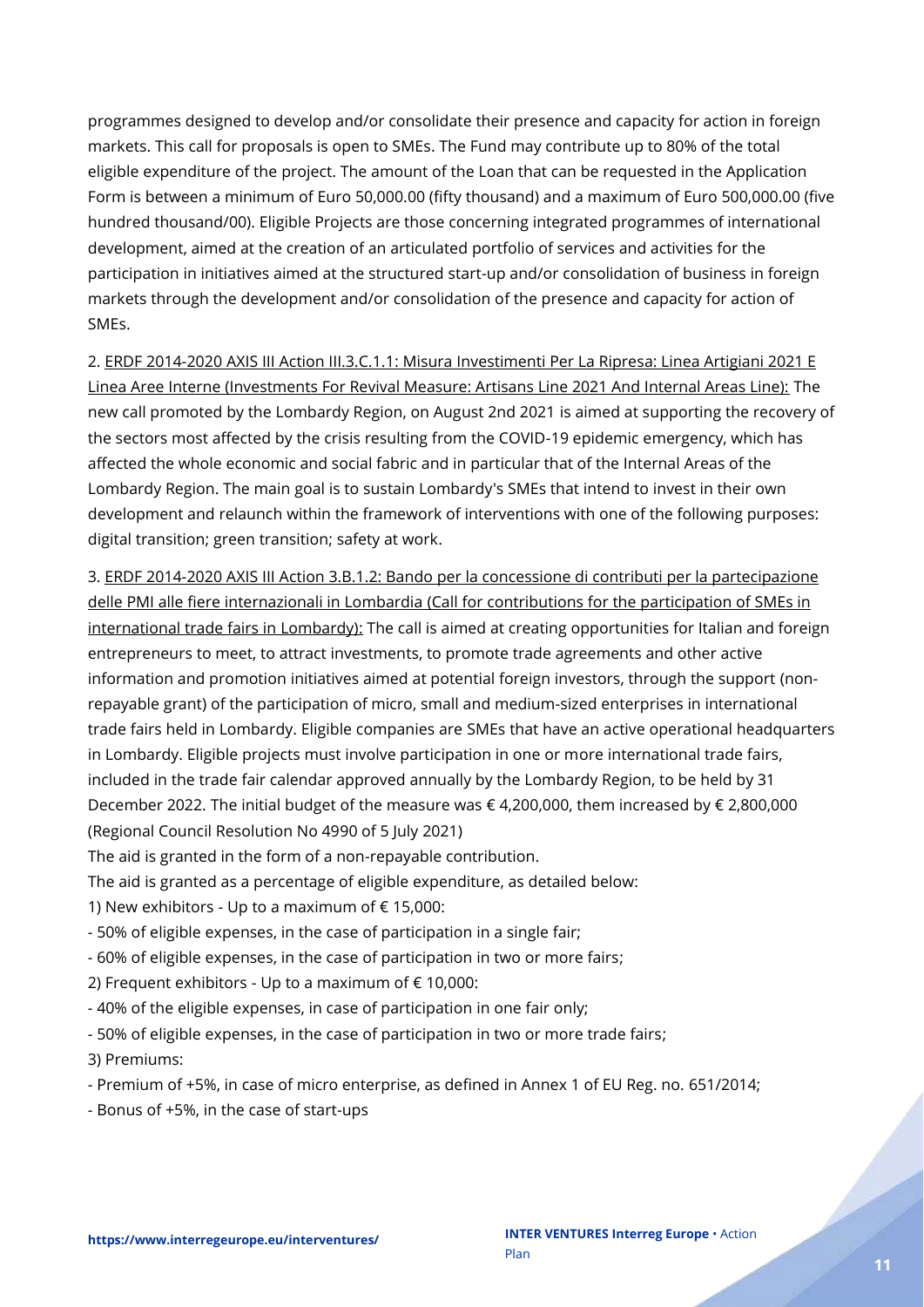# <span id="page-11-0"></span>Linkage between the Action and the Policy Change:

After the whole consultative process with the Managing Authority, the type of influence the action pursues is an improvement of the current governance system. In particular, it is recognised that the proposed activity is beneficial to the downstream phase of the ERDF - AXIS III application.

Lombardy Region and Unioncamere Lombardia, aware of the complexity of the role that the institutions are called to play in order to facilitate economic development of the territory, share the will to offer the best conditions for SMEs, increasing every possible synergy between the functions of support to the development of companies and territories, to strengthen their internationalization capacities through tailor made support services

In the light of the legal and operational collaborative framework between the Lombardy Region and Unioncamere Lombardia, the enhancement of these support systems proves to have an impact on the ability of the ERDF to reach companies and to be duly exploited by them. This type of intervention has a concrete impact on the barriers identified in the Regional Situation Analysis and reported in our experience, such as the lack of adequate information of micro, small and medium-sized enterprises regarding the internationalisation financial support programmes from which they can benefit, and the temporary matching between their internationalisation projects and the opening of ERDF calls.

This Action will reinforce the capacity of Lombard productive system, with specific reference to the micro, small and medium companies, to participate in the calls of proposals of the ERDF 2014-2020 - AXIS III, by actively being part of the ERDF implementation and operativity, strengthening the impact of the Policy Instrument over its beneficiaries. This action will orientate the availability of new forms of practical support for SMEs concerning the latest calls of the current Regional Operative Programme 2014-2020 and for those forthcomings in the next programming.

# <span id="page-11-1"></span>Good practice(s)

#### **Interregional exchange of experience**

The inspiration for this action came from the interregional exchange of experiences performed during the project among the partners.

Inspirational good practices for Action 1:

- o Passport Abroad Society for the Development of the Province of Burgos (SODEBUR): a management, training and informative online tool for Spanish companies which want to join or consolidate themselves in international markets. It offers different benefits and services, such as: 1) developing an individual Strategic Internationalisation Plan; 2) knowing the keys about internationalisation in the company (insurances, financing, contracts, administrative issues etc); 3) Having support from the competent Spanish Administration in the internationalisation process.
- o Measure 6.1 "Passport to exports" Rzeszow Regional Development Agency: the measure provided entrepreneurs with obligatory consultancy concerning the assessment of their export potential and the drafting of an export development plan, to include: a) choice and identification of the target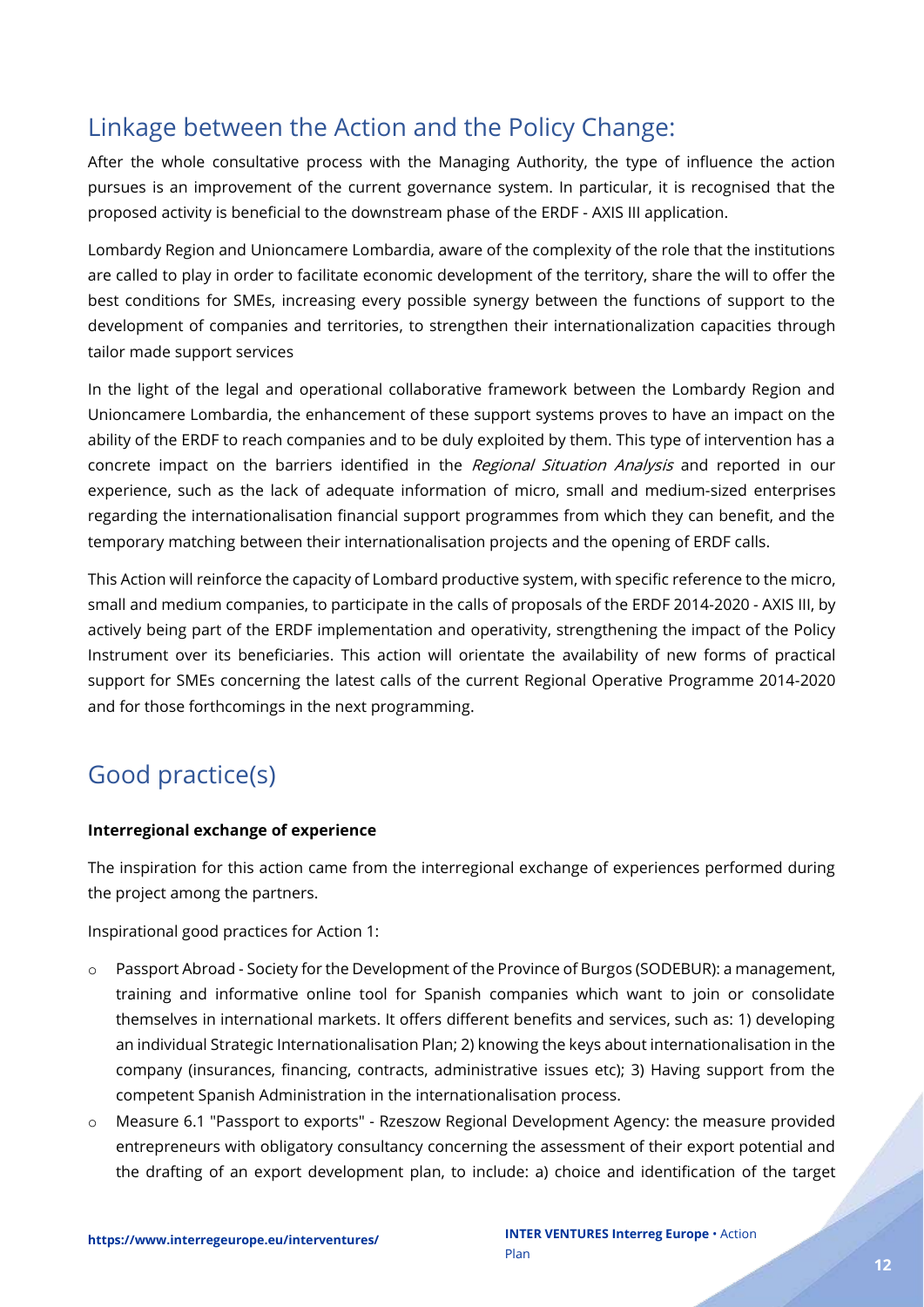export or sales markets within the Single European Market; b) established practices and rules for access for the goods; c) services or capital which apply to the markets of their choice; d) information on financial support instruments available to exporters or sellers of products, services or goods, including financing the costs of export transaction insurance.

o XPANDE PROGRAMME - Society for the Development of the Province of Burgos (SODEBUR): XPande Programme is a supporting and financing tool (operated by the Chamber of Commerce of Spain) to improve the capacities of companies interested in internationalisation processes. Xpande is a programme developed by the Chamber of Commerce of Spain (and implemented in the territory by local Chambers of Commerce). The programme is funded with ERDF from the European Union (2014- 2020). The beneficiaries are SMEs, micro-SMEs and self-employees coming from all economic sectors. The main objective is improving the capacities of the companies interested in internationalisation processes (with or without experience) based on a series of measures/support, according to the needs and features of every participant.

#### **Transferred elements**

The elements to be transferred are:

- $\circ$  Passport Abroad: the type of service provided to the companies that will be implemented not by an online tool but through the institutional networks of Unioncamere Lombardia (our internal supporting offices, Lombardia Points, EEN points). The internationalisation services will be orientational and provided for free in order to assure to all the companies willing to initiate transnational activities to benefit from them.
- $\circ$  Measure 6.1 "Passport to exports": the type of service provided to the companies that will be implemented through the institutional networks of Unioncamere Lombardia (our internal supporting offices, Lombardia Points, EEN points). The export services will be orientational and provided for free in order to assure to all the companies willing to initiate transnational activities to benefit from them.
- $\circ$  XPANDE PROGRAMME: the type of action (financing tool) and the objective of the practice, which is improving the capacities of companies interested in internationalisation processes. Another element to be transferred are the beneficiaries: SMEs, micro-SMEs and self-employees coming from all economic sectors.

#### **Stakeholders involved**

Unioncamere Lombardia possesses well trained human capital to properly implement the Action in the territorial context, including key personnel with high social skills available to drive the process.

Besides Lombardy Region which is the main player involved in the development and implementation of the action, the following players are directly involved:

- $\circ$  Regional public authority: promotion of the call, participation at the selection procedure, contribution to the trainings
- o Entrepreneurs/ start- uppers/ SMEs: beneficiaries
- o Professional associations: beneficiaries
- o Craftsmen, craft enterprises: beneficiaries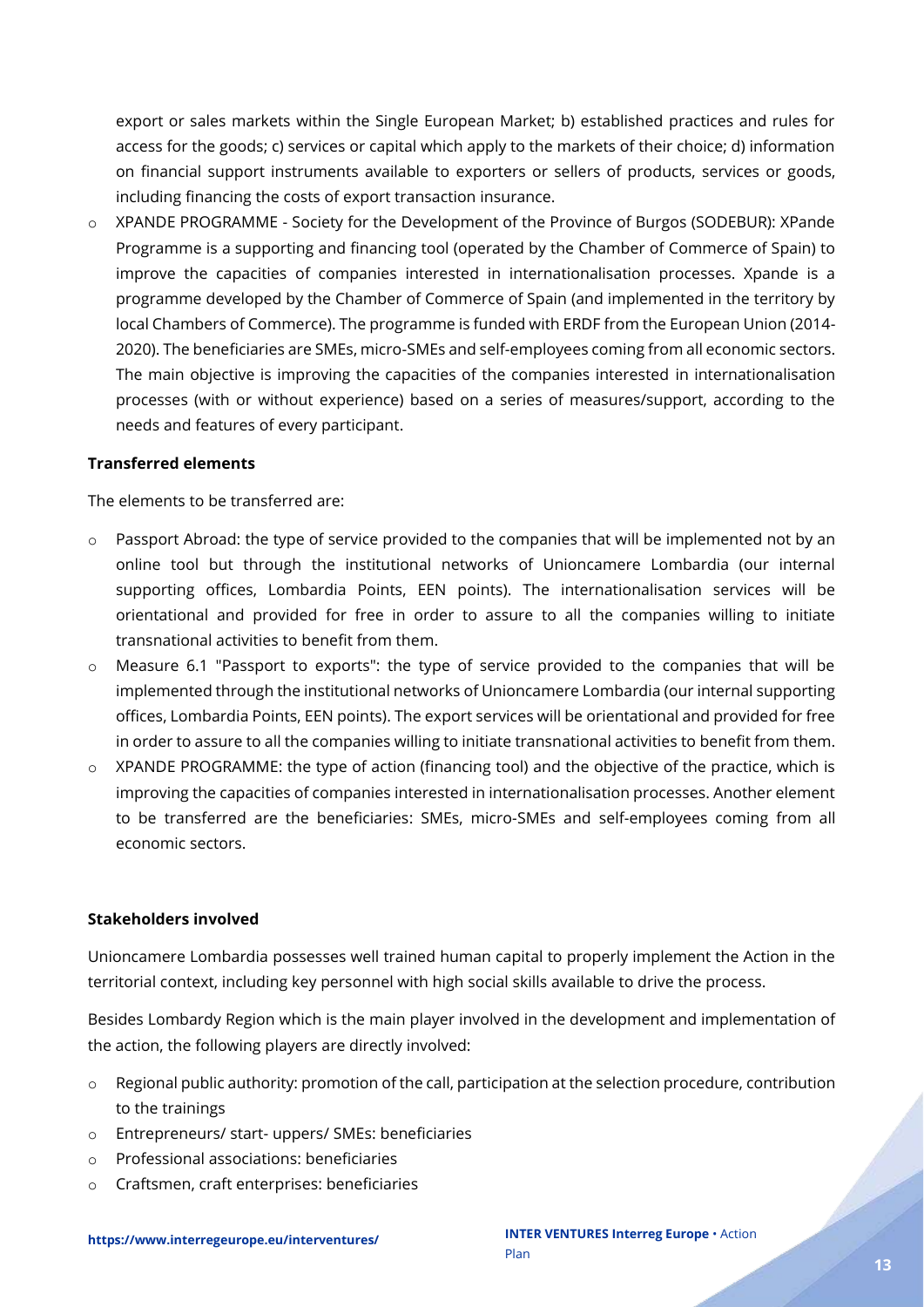- o Chamber of Commerce: contribution to the trainings, promotion of the call
- o General public: the action is aimed to impact through providing useful information concerning the labour market.

| <b>Cost of the action:</b> | € 45.000 approximatively               |  |
|----------------------------|----------------------------------------|--|
| <b>Resources:</b>          | Unioncamere Lombardia's own resources. |  |

# <span id="page-13-0"></span>Action steps and activities

| <b>Action steps</b><br>(what will be done)                                                                                               | <b>Responsibility</b><br>(Who will do it $-$<br>reference to the<br>stakeholder involvement) | <b>Timeline</b><br>(start and end<br>dates) | <b>Estimated cost of the</b><br>action step |
|------------------------------------------------------------------------------------------------------------------------------------------|----------------------------------------------------------------------------------------------|---------------------------------------------|---------------------------------------------|
| Monitoring of financial<br>instrument, new call for<br>proposal or complement<br>of some of the existing<br>ones                         | <b>UCL</b>                                                                                   | December 2021                               | Own resources                               |
| Launch the activity<br>Support for the<br>participation of SMEs in<br>internationalisation<br>actions promoted by the<br>Lombardy Region | UCL<br>The Lombardy Region                                                                   | December 2021/<br>January 2022              | Own resources                               |
| Follow up of SME                                                                                                                         | <b>UCL</b>                                                                                   | February 2021/<br>December 2022             | Own resources                               |
| Analysis of SMEs<br>involvement results                                                                                                  | UCL                                                                                          | January 2022                                | Own resources                               |
| <b>Final evaluation</b>                                                                                                                  | UCL<br>The Lombardy Region                                                                   | January 2023                                | Own resources                               |